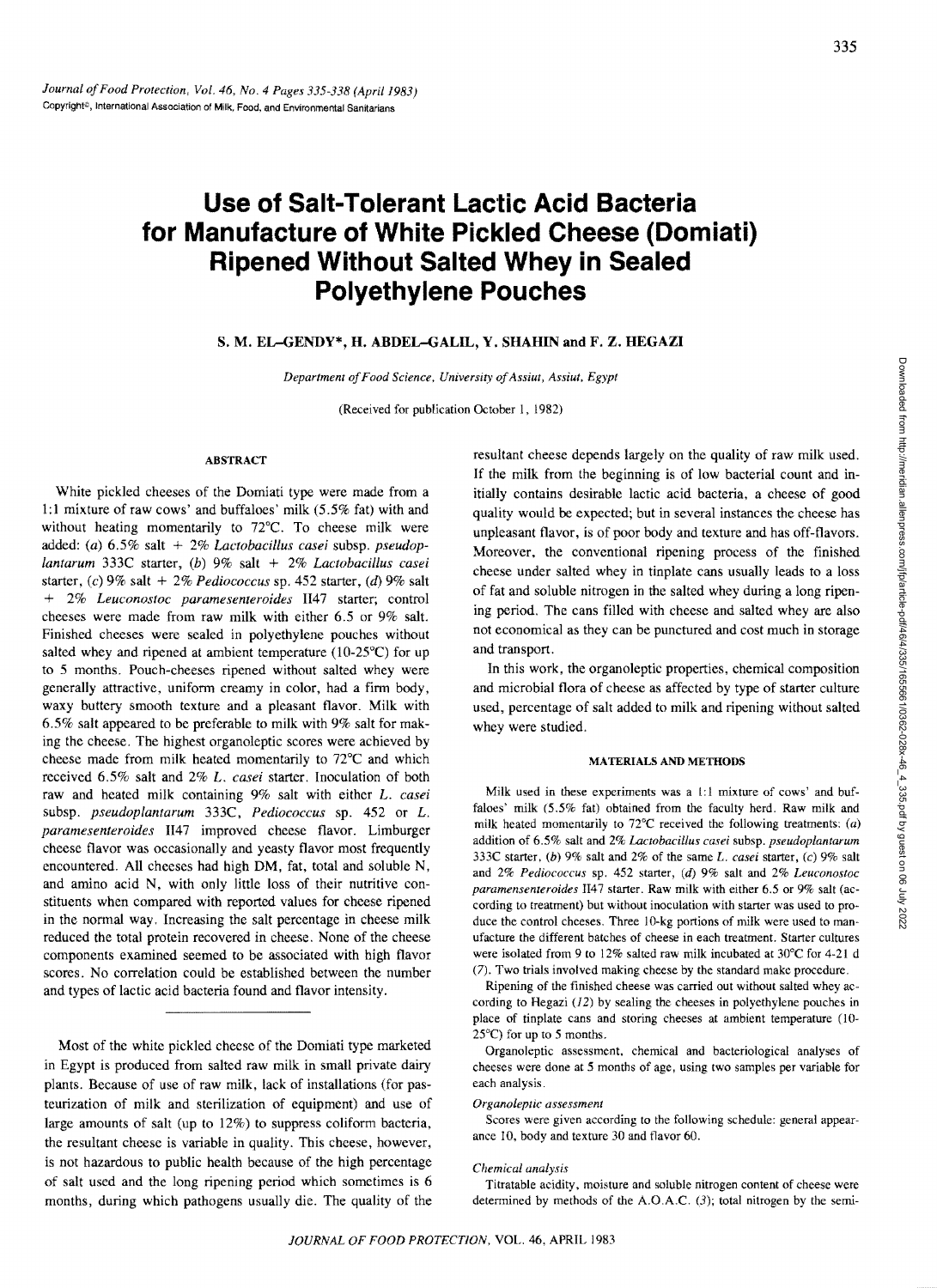| <b>Starter</b>                     | Treatment                             | General<br>appearance<br>$(10)^{a}$ | Body and<br>texture<br>$(30)^{a}$ | Flavor<br>$(60)^{a}$ | Total<br>$(100)^{a}$ |
|------------------------------------|---------------------------------------|-------------------------------------|-----------------------------------|----------------------|----------------------|
|                                    | raw with $6.5\%$ salt                 | 9.0                                 | 28.0                              | 54.0                 | 91.0                 |
|                                    | raw with $6.5\%$ salt +               | 8.5                                 | 26.5                              | 50.0                 | 85.0                 |
|                                    | starter                               |                                     |                                   |                      |                      |
|                                    | heated <sup>b</sup> with $6.5\%$ salt | 10.0                                | 30.0                              | 57.0                 | 97.0                 |
| L. casei subsp.                    | $+$ starter                           |                                     |                                   |                      |                      |
| pseudoplantarum                    | raw with 9.0% salt                    | 8.5                                 | 26.5                              | 46.5                 | 81.5                 |
| 333C                               | raw with 9.0% salt $+$<br>starter     | 9.5                                 | 28.5                              | 54.0                 | 92.0                 |
|                                    | heated with 9.0% salt $+$<br>starter  | 10.0                                | 29.0                              | 49.5                 | 88.5                 |
|                                    | raw with 9.0% salt                    | 9.0                                 | 29.0                              | 43.5                 | 81.5                 |
| <i>Pediococcus</i> sp.<br>452      | raw with 9.0% salt $+$<br>starter     | 9.0                                 | 29.0                              | 54.0                 | 92.0                 |
|                                    | heated with 9.0% salt $+$<br>starter  | 9.0                                 | 29.5                              | 49.5                 | 88.0                 |
|                                    | raw with 9.0% salt                    | 8.5                                 | 28.0                              | 37.5                 | 74.0                 |
| Leuconostoc para-<br>mesenteroides | raw with 9.0% salt $+$<br>starter     | 9.5                                 | 29.0                              | 48.0                 | 86.5                 |
| II47                               | heated with 9.0% salt $+$<br>starter  | 9.0                                 | 29.0                              | 51.0                 | 89.0                 |

TABLE 1. *Organoleptic assessment of Domiati cheese (5-months-old) made with salt-tolerant starters in different treatments and ripened*  without salted whey in sealed polyethylene pouches (average of 2 trials).

<sup>a</sup>Maximum possible score/

 $b$ Heated momentarily to  $72^{\circ}$ C.

micro Kjeldahl method (19) and amino acid nitrogen by the method adopted by Nassib (16). Determination of fat was carried out according to Ling (13). The pH of cheese was measured electrometrically by the B.S.I's method (4).

#### *Bacteriological analysis*

The methods adopted were mentioned elsewhere  $(7)$ , except that a  $10-g$ portion of cheese was used for each analysis.

### RESULTS AND DISCUSSION

Ripening without salted whey in sealed polyethylene pouches had a favorable effect on formation of flavor, consistency and appearance of cheese. Results of the organoleptic assessment of cheeses from different treatments are in Table 1. The cheeses were generally attractive, uniformly creamy in color, had a firm body, waxy buttery smooth texture and a pleasant flavor. Flavor scores averaged 54, 50, 49 and 46 for cheeses made from 6.5% salted milk with *L. casei* starter and in cheeses made from 9% salted milk with either *L. casei, Pediococcus* or *L. paramesenteroides,* respectively. Addition of 6.5% salt to cheesemilk appeared to be preferable to 9% salt. The highest organoleptic scores were obtained with cheese made from milk heated momentarily to 72°C and that received 6.5% salt and 2% *1.. casei* starter. Addition of either *1.. casei, Pediococcus* sp. or *1.. paramesenteroides* to both raw and pasteurized milk containing 9% salt improved Oomiati cheese flavor. In any event, salt added to raw milk should not exceed 9% since this amount has been found to be quite enough to suppress *Enterobacter aerogenes,* the

most salt-tolerant gas-forming organisms in milk, without giving cheese too salty to be palatable  $(I)$ . Some of the cheeses manufactured from  $9\%$  salted raw milk scored<sup>®</sup> lowest for flavor.

Raw milk cheese occasionally had a typical Limburgers cheese flavor probably due to the activity of arthrobacters, $\check{\Sigma}$ coryneforms and similar organisms which may occur on the cheese surface  $(2,6)$ . Yeasty flavor also was frequently encountered in both raw and pasteurized milk cheese. These defects, however, could be overcome by packing of  $\delta$ cheese in hermetically sealed containers (12). Downloaded from http://meridian.allenpress.com/jfp/article-pdf/46/4/335/1655661/0362-028x-46\_4\_335.pdf by guest on 06 July 2022

In large dairy plants where pasteurization facilities are $\frac{3}{5}$ available, manufacture of cheese from heated milk with 6.5% salt and 2% *1.. casei* is most applicable. In small private dairy plants, under primitive conditions, inoculation<sup>15</sup> of 9% salted raw cheese milk with 2% *1.. casei* is recommended.

The composition of cheese from various treatments is given in Table 2. All cheeses had high DM, total and soluble N and amino acid nitrogen compared with values obtained by other investigators  $(17,18)$  for white pickled cheese ripened in the normal way in a brine solution. Mahmoud and Kosikowski (14) also found the fat, protein and TS to be higher in pouched than in brincd cheese.

Cheeses produced from 9% salted milk generally retained more moisture than did cheese from 6.5% salted milk and the total protein recovery was reduced. The high DM and low protein contents were related to the high fat and high salt content of milk, respectively. Oariani et al.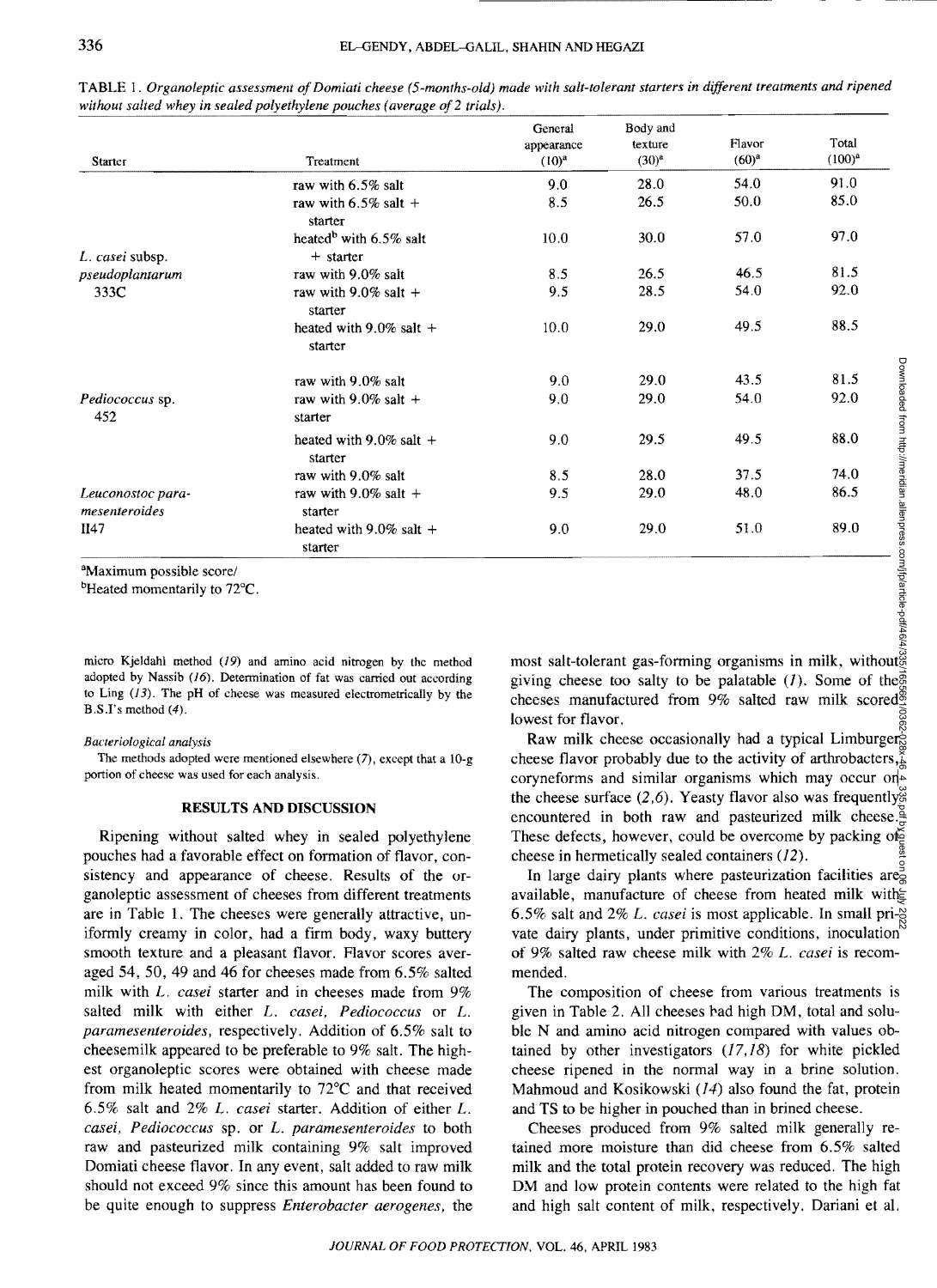TABLE 2. *Composition of Domiati cheese (5-months-old) made with salt tolerant starters in different treatments and ripened without salt whey in sealed polyethylene pouches (average of 2 trials).* 

| Starter                            | Treatment                            | pH  | Acid-<br>ity $(\%)$ | Mois-<br>ture $(\%)$ | Fat $(\%)$ | T.N.<br>(%) | S.N.<br>(%) | Amino<br>N<br>(mg)<br>$100 g$ ) |
|------------------------------------|--------------------------------------|-----|---------------------|----------------------|------------|-------------|-------------|---------------------------------|
|                                    | raw with 6.5% salt                   | 5.4 | 1.58                | 42.74                | 31.5       | 4.43        | 1.50        | 291                             |
|                                    | raw with 6.5% salt<br>$+$ starter    | 5.0 | 1.43                | 46.16                | 28.0       | 4.20        | 1.29        | 266                             |
|                                    | heated with 6.5% salt<br>$+$ starter | 5.4 | 1.41                | 45.48                | 29.5       | 3.50        | 0.96        | 84                              |
| L. casei subsp.                    |                                      |     |                     |                      |            |             |             |                                 |
| pseudoplantarum                    | raw with 9.0% salt                   | 4.4 | 1.51                | 44.41                | 28.5       | 3.09        | 1.31        | 298                             |
| 333C                               | raw with 9.0% salt                   | 4.3 | 1.32                | 46.49                | 30.0       | 2.65        | 1.18        | 154                             |
|                                    | $+$ starter                          |     |                     |                      |            |             |             |                                 |
|                                    | heated with 9.0 salt<br>$+$ starter  | 4.2 | 1.15                | 45.66                | 26.0       | 2.78        | 1.27        | 241                             |
|                                    | raw with 9.0% salt                   | 4.7 | 1.57                | 45.16                | 29.5       | 3.30        | 1.40        | 154                             |
| Pediococcus sp.<br>452             | raw with 9.0% salt<br>$+$ starter    | 4.9 | 1.66                | 48.80                | 27.0       | 2.88        | 1.26        | 245                             |
|                                    | heated with 9.0% salt<br>$+$ starter | 5.1 | 1.46                | 46.49                | 28.5       | 2.87        | 1.26        | 211                             |
|                                    | raw with 9.0% salt                   | 5.1 | 1.59                | 46.94                | 29.5       | 3.42        | 1.08        | 221                             |
| Leuconostoc para-<br>mesenteroides | raw with 9.0% salt<br>$+$ starter    | 4.7 | 1.43                | 51.64                | 26.0       | 2.97        | 1.25        | 166                             |
| II 47                              | heated with 9.0% salt<br>$+$ starter | 4.1 | 1.34                | 50.55                | 28.0       | 3.10        | 1.16        | 161                             |

(5) salted pasteurized (l45"F for 30 min) cheese milk at 5 or 7%, and found that increasing the salt from 5 to 7% reduced protein recovery in all cheeses, which is in consistent with the results obtained here by raising the salt from 6.5 to 9%.

Raw-milk cheese showed an increased moisture content and generally a decreased acidity when the milk was inoculated with starter. In this connection, EI-Koussy et al. (10) reported that addition of starter to cheese milk did not significantly affect the cheese moisture or acidity. Nagmoush et al.  $(15)$ , using 0.1 or 3% of a 1:1 *Streptococcus lactis/ Lactobacillus bulgaricus* starter, also found no apparent effect on cheese composition or quality, whereas Farhat and Mahran  $(II)$  obtained Domiati cheese that was too soft when they used  $\geq 2\% S$ . *lactis* starter.

Cheeses made from raw milk or 6.5% salted milk generally showed higher development of acidity than those made from heated milk or 9.0% salted milk. EI-Koussy et al. (9) noted that heating and high salt concentrations each decreased the rate of increase of acidity in fresh cheese and in cheese during storage. Heated-milk cheeses also generally had higher moisture, but lower total and soluble N contents than did raw-milk cheeses. An increase in the moisture content with increasing the heating temperature of cheese milk was reported by EI-Koussy et al. (8). Cheeses made from heated milk with 6.5% salt contained 28% of their total N (vs. 35.8% for the control cheese) in the soluble form, whereas this percentage was higher in cheeses from heated milk with 9% salt than in control cheeses. The amino N content was often lower in the cheeses from different treatments than in the raw-milk cheese without starter. Findings of Saleem and Abd-EI-Salam (20) that 3 month-old cheese made from flash-heated to 70°C had a higher soluble N content and soluble *N/total* N ratio than did raw-milk cheeses are not in full agreement with our results.

None of cheese constituents determined seemed to be associated with high flavor scores; the acidity, moisture, fat and soluble nitrogen contents of the cheeses showed no definite effect.

The microbial flora of cheeses from different treatments consisted mainly of lactic acid bacteria. Only the aerobic plate count is given in Table 3. Cheese which achieved the highest flavor scores and was manufactured from heated milk containing 6.5% salt inoculated with 2% *L. casei* starter had  $0.2$  to 1.1 million lactic acid bacteria/g; the values were 0.038 to 5.7 million when 9% salt was used. The flavor intensity in cheese appears not to be correlated with the level of lactobacilli present at the time of testing. *L. casei* was the most widely distributed of the species, nearly always present in treatments of trial **II,** predominating in most of the cheeses, irrespective of salt concentration and type of starter used. Most of the cheeses in trial I, which had been made from milk inoculated with *L. casei,* failed to show its presence at the time of testing. *Pediococcus* sp. was the third in frequency of distribution after the yeasts, whilst leuconostocs were not encountered. *L. plantarum*  was also isolated in these experiments, but with lower fre-